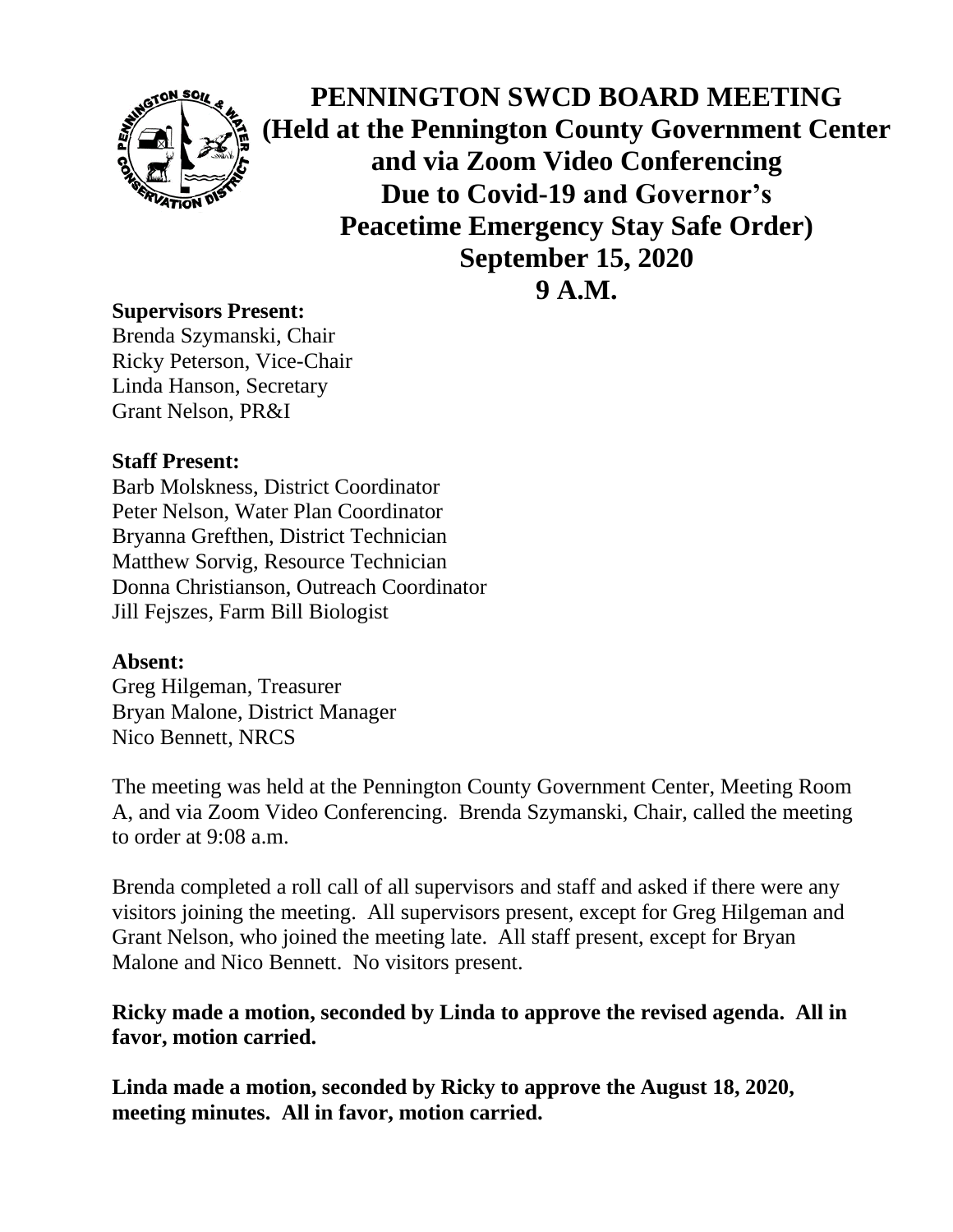September 15, 2020 Minutes

Barb reviewed the August 2020 Financial Report. **Linda made a motion, seconded by Ricky to approve the August 2020 Financial Report. All in favor, motion carried.**

**Ricky made a motion, seconded by Linda to approve payment of the following bills:**

| <b>Chase Card Service</b>     | 614.14       |
|-------------------------------|--------------|
| <b>RMB</b> Lab                | \$<br>986.00 |
| <b>Verizon</b>                | \$<br>50.16  |
| <b>Pennington County</b>      | \$<br>508.60 |
| <b>Quick Print</b>            | \$<br>197.50 |
| <b>TRF Times</b>              | \$<br>67.50  |
| <b>TRF Radio</b>              | \$<br>66.00  |
| All in favor, motion carried. |              |

**Linda made a motion, seconded by Ricky to amend the expiration date on the FY17 Drainage System Outlet Analysis Grant #C17-0535 from 12/31/2020 to 12/31/2021. All in favor, motion carried.**

**Ricky made a motion, seconded by Linda to pay the following percent-based NRBG SSTS Upgrade Grant payment: FY20-01 Corey and Elizabeth Larson \$ 10,341.10 All in favor, motion carried.**

**Linda made a motion, seconded by Ricky to approve the following percent-based Thief River Grade Stabilization and Cover Crop Implementation Cost-share contract: TRSWI\_FY20-01 Jack Miller \$ 7,875.00 All in favor, motion carried.**

**Ricky made a motion, seconded by Linda to amend the expiration date on the following State Cost-share Fund Grants from 12/31/2020 to 12/31/2021: FY18 #P18-8248 FY19 #P19-1360**

**All in favor, motion carried.**

**Linda made a motion, seconded by Ricky to approve the following percent-based State Cost-share contract:**

**FY18-05 Andy Hudson \$ 1,500.00 All in favor, motion carried**